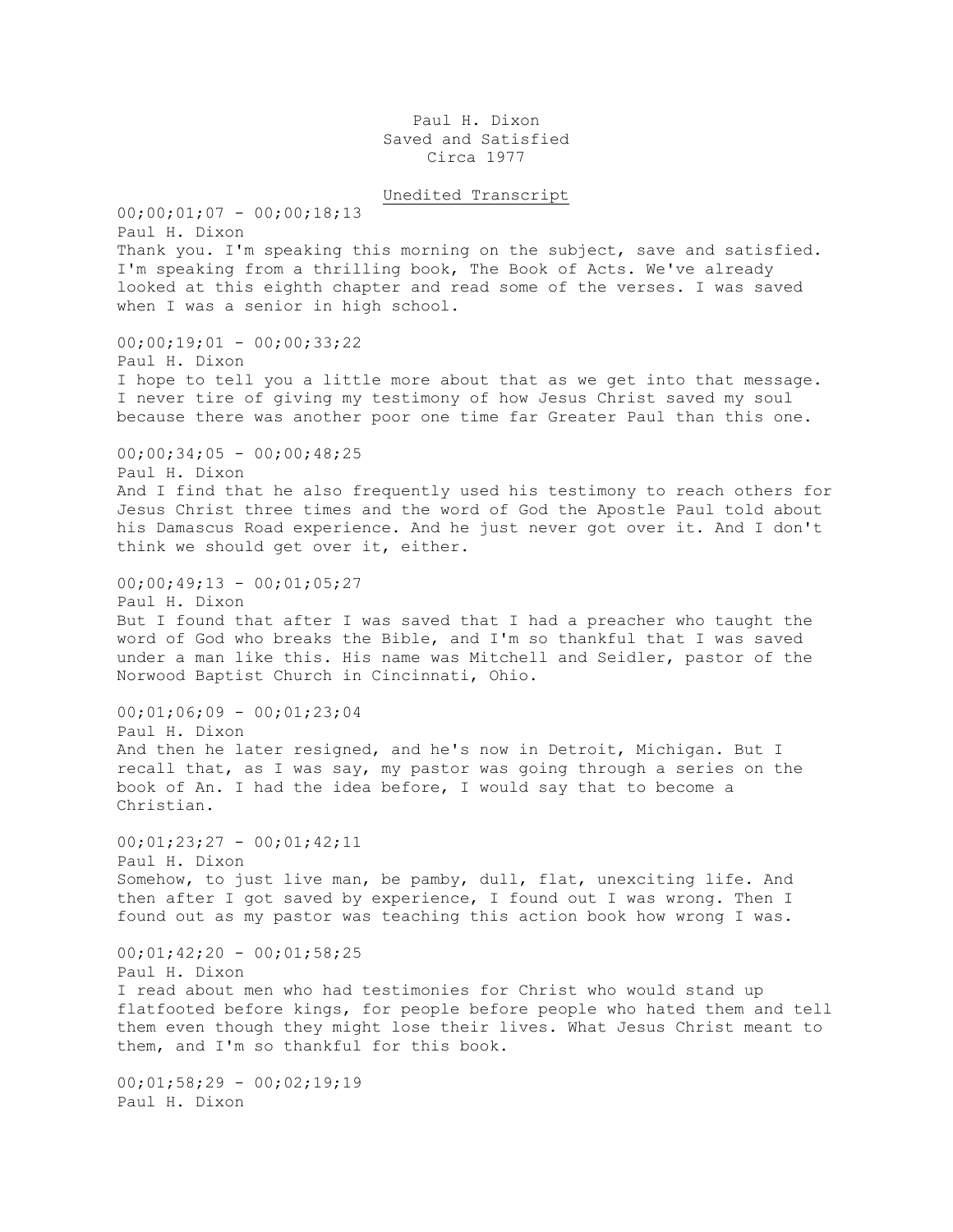I just loved the preaching. I just loved the study at the Book of Acts. Now, the eighth chapter is a key chapter. It starts out by telling again how Saul was concerning until the death of Stephen. This is the one who's going to become the Apostle Paul, and now he is yet not say he's contributing to the  $00;02;19;19 - 00;02;39;01$ Paul H. Dixon death of someone who was standing up for Christ. And as Stephen lays down his life, persecution comes upon the whole church, and it says there was a great persecution against the church, which was that Jerusalem and they were all scattered abroad throughout the region, Judea and Samaria, except the Apostles.  $00;02;39;10 - 00;02;51;09$ Paul H. Dixon And then God raised up a deacon as we go on in this chapter by the name of Philip. Philip goes the same area and he finds the people with hungry hearts, people who are crying out there looking for something.  $00;02;51;15 - 00;03;05;28$ Paul H. Dixon He preaches Christ, and a revival breaks loose. Multitudes come to know Jesus Christ as their personal savior. In the midst of this revival, the spirit of God comes to him and says, I've got another job for you to do.  $00;03;06;20 - 00;03;26;16$ Paul H. Dixon Philip didn't know what it was, but he was willing to obey whatever God wanted him to do. He'd do it. He picked up one out into the desert to encounter one man for Jesus Christ. I have a message on this for Christians that I would like to share with you.  $00;03;26;22 - 00;03;51;17$ Paul H. Dixon I can't in detail only to say this. Let's never lose sight of the individual. God took Philip away from the masses, away from the multitude, away from the statistics, and took him out to one. Don't ever lose sight of that one lost friend, that one lost neighbor, that one person at school.  $00;03;51;17 - 00;04;05;25$ Paul H. Dixon You have a contact with that one man on the job. And oh, it's so exciting to see how this works out. As the Angel of the Lord in verse 26 speaks on the Philip Direct Zoom out there onto that desert and he arose.  $00;04;05;26 - 00;04;24;09$ Paul H. Dixon He obeyed. He went and behold. God had a man waiting for him, a man of Ethiopia, a unit of great authority under Canada's queen of the Ethiopians, who had the charge of all the treasure and had come to Jerusalem to worship was returning and sitting in his chariot.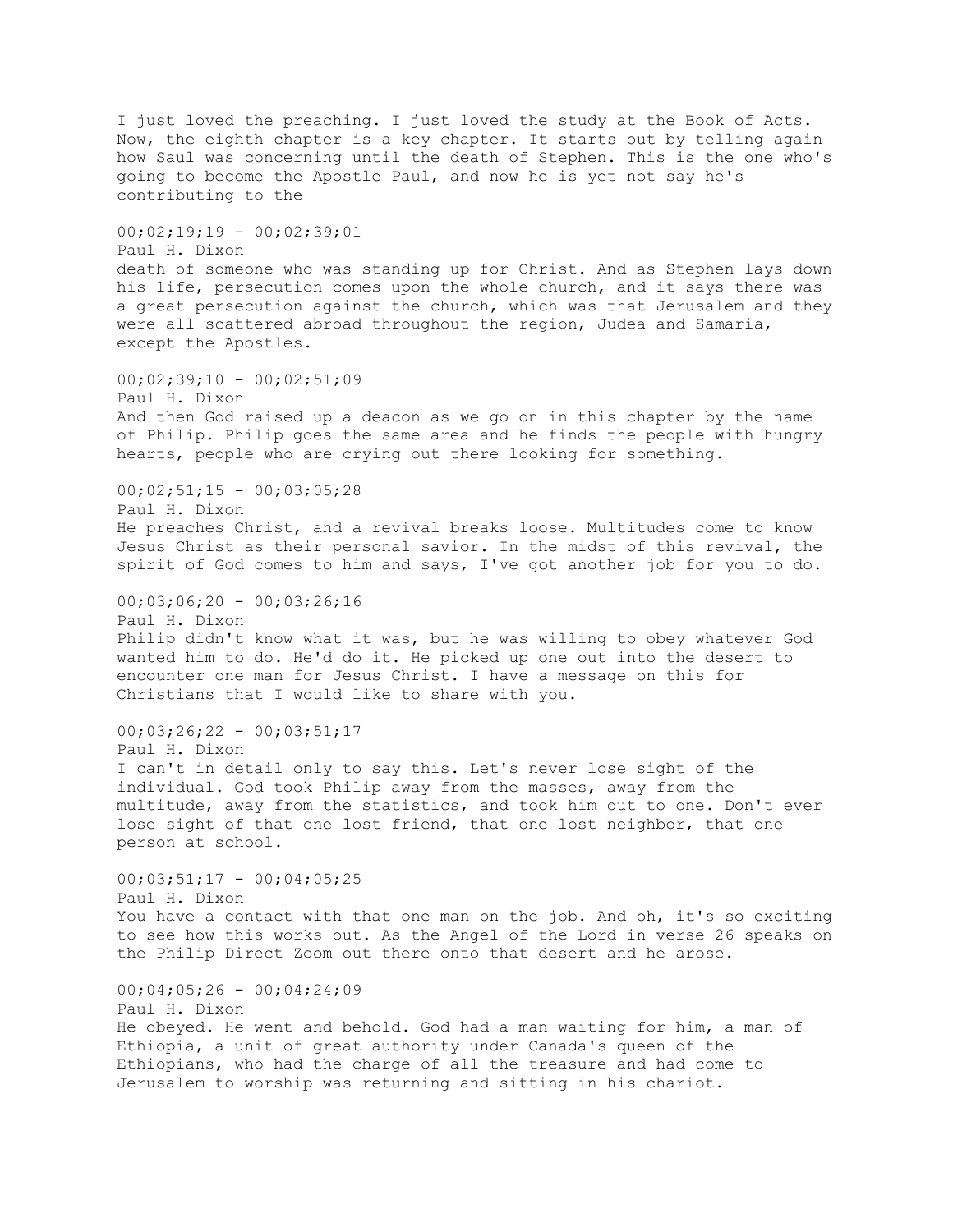$00;04;24;13 - 00;04;40;15$ Paul H. Dixon Read Isaiah the prophet. As I read this passage of scripture, there are three things that impressed me about this man. Number one, he was a searching man. Number two, he was the same man. Number three, he was a satisfied man.  $00;04;40;29 - 00;04;59;14$ Paul H. Dixon Let's start at the beginning. Here he is, a man who's looking for something. He's looking in the right place because he's looking in the Bible. Whatever you're looking for today, I want you to know Jesus Christ will meet that need and the way you find him is right in your Bible.  $00;04;59;26 - 00;05;17;01$ Paul H. Dixon Now, I believe that the searching man had everything that we think makes life worth living. He was a man of reputation. He was a man of riches and he was a man of religion. Look at that, if you will, in the 27th verse, first of all, a man of reputation.  $00;05;17;09 - 00;05;37;05$ Paul H. Dixon It says he was a man of Ethiopia, a unique of great authority under canvas queen of the Ethiopian. He was a man of stature. He was the man who was the treasurer of the state, the secretary of the Treasury, so to speak.  $00;05;37;27 - 00;05;54;17$ Paul H. Dixon He was the man who had been to Jerusalem, and while he was there, he had no doubt wined and dined with the noblemen of all Jerusalem. He was a man who knew the great people of the world. It was nothing to him to go up to a president and look him in the eye and shake their hand  $00;05;54;17 - 00;06;15;04$ Paul H. Dixon and call him by his first name. And yet, though he had success and he had achieved, there was an emptiness in his life. I shouldn't have to tell you this. I think all you would have to do is read the newspapers to realize the success reputation doesn't make life meaningful. 00;06;17;03 - 00;06;39;20 Paul H. Dixon Every day, practically we read about people who seemingly are on the top. And yet they have so despaired of life that they take their life. They say, What's the use? Why go on and they kill themselves? I read an article and the National Observer last Sunday or Monday, here was the young man who was president of the  $00;06;39;21 - 00;06;58;04$ Paul H. Dixon student body. And yet he went into his bedroom. He was a senior in high school just a few weeks before graduation. Put a necktie around his neck,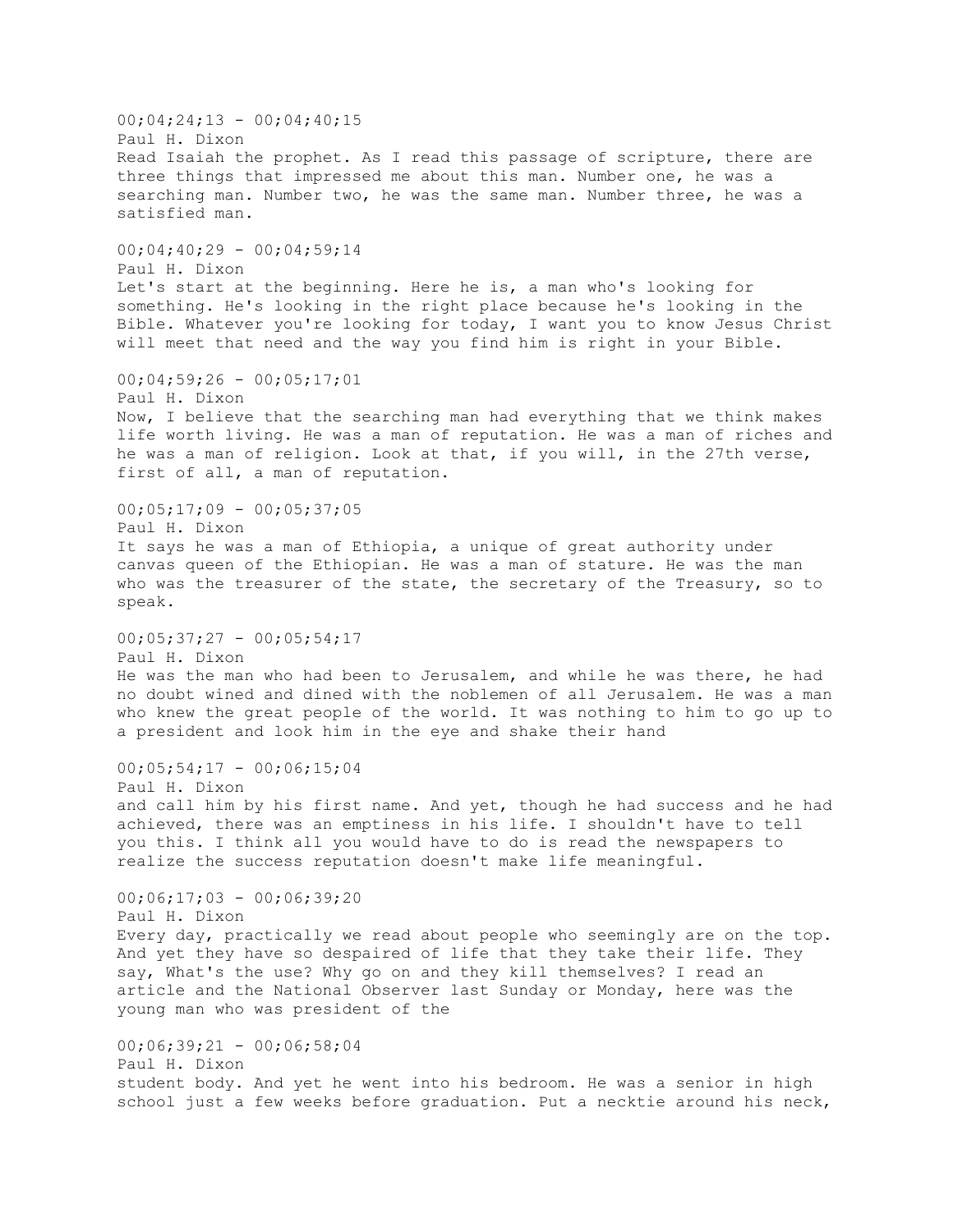hanged himself, and that's all she wrote. There are the Marilyn Monroe's, The Judy Garland, the Ernest Hemingway's.  $00;06;58;12 - 00;07;18;29$ Paul H. Dixon These are just a few. There are on an average 20,000 suicides in America every year. Many of these suicides are occurring among successful people, young and old alike. Reputation does not give you what you're looking for. He realized this.  $00;07;19;03 - 00;07;40;21$ Paul H. Dixon He continued to search, but he not only had a reputation. He also had riches. He had the charge of all the Queens Treasury. I believe he was a rich man. You say, Paul, why do you believe that? Because it just generally does not make sense to take a poor man and put him in charge of the Treasury  $00;07;41;11 - 00;07;59;29$ Paul H. Dixon . It's far safer to take a man who has money and let him take care of the tale. That is everything but the church. I want to help my brother out down here. Well, I think we recognize this, that this man no doubt was a very wealthy man.  $00;08;00;06 - 00;08;21;15$ Paul H. Dixon Again, while he was at Jerusalem, he'd eaten high on the hog. Maybe not since he was a Jew, but at least he had buried sumptuously. He had the best of steaks. He had the caviar. You could look at that man's clothing, the chariot he was riding in, and there was just something that spoke of being very successful  $00;08;21;15 - 00;08;45;10$ Paul H. Dixon and being very rich. He had a lot of money. But, you know, and I know that that just doesn't make life. I know of people in your community right here who are some of the wealthiest individuals in Elizabethtown, Pennsylvania, and yet they are miserable and you know, and some of you are here this morning and really you  $00;08;45;10 - 00;09;01;12$ Paul H. Dixon are well off financially. You have beautiful homes, cars, all the things. Maybe you don't even outwardly give the impression of having money, but maybe you got it all socked away and you've got the stocks and the bonds and the savings account and everything.  $00;09;01;14 - 00;09;15;13$ Paul H. Dixon What are you going to do with that when you die? You've gathered all these things, you thought that maybe this would give me peace and satisfaction. And yet there's that boy there, that emptiness, you're still looking for the answer.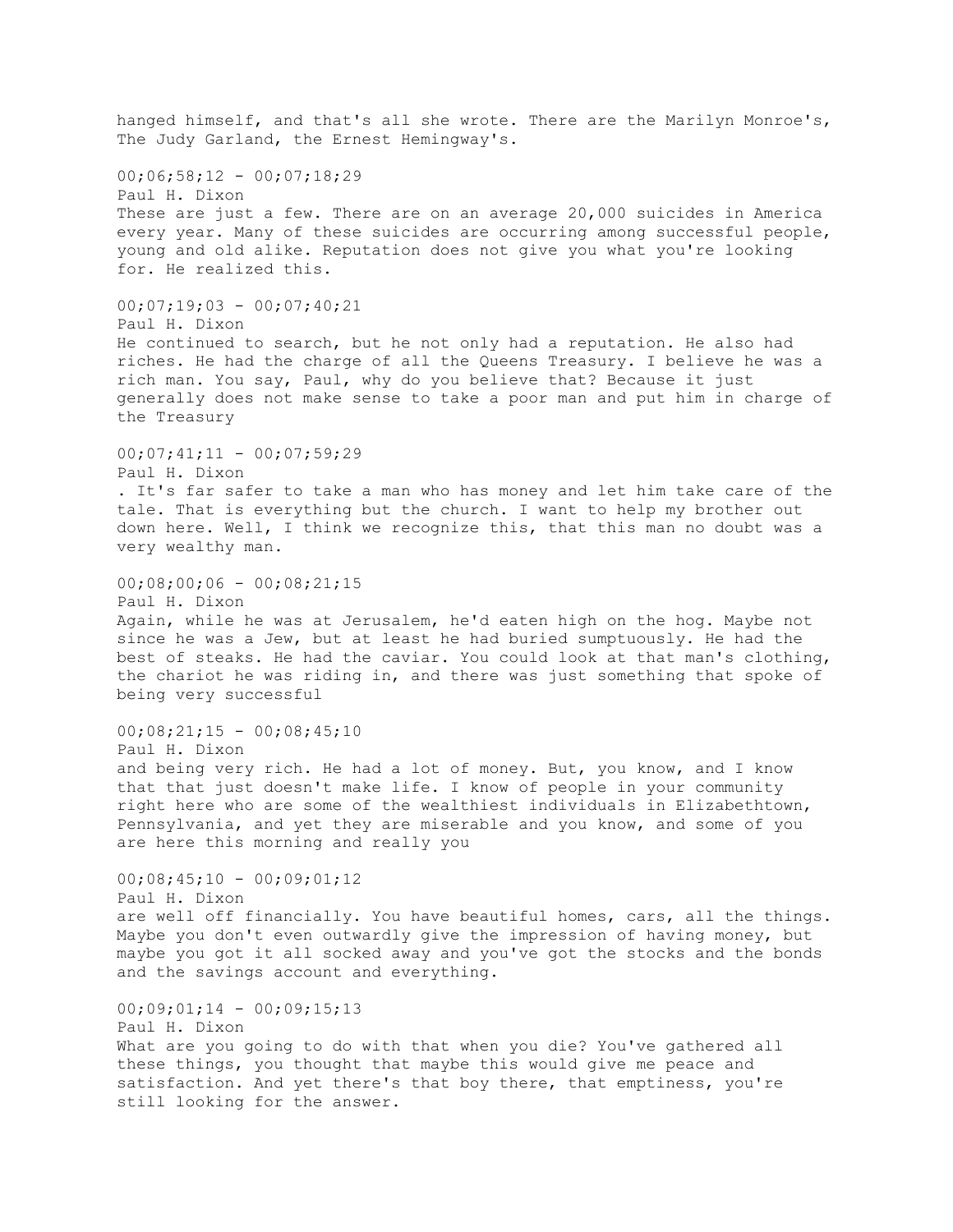$00;09;15;28 - 00;09;39;24$ Paul H. Dixon So was this man back? This man was so seeking and searching for the answer that he became a Jew. You see, this man was a Jewish prophet of light. Perhaps some Jewish missionaries had gone to Ethiopia and they had encountered this man, and he was searching then, and they had told him that he did not need all  $00:09:39:24 - 00:09:54:03$ Paul H. Dixon of his heathen gods, that there was a one and a true and living God, and they had caused him to come over to Judaism. And now he'd gone to Jerusalem and it worshiped there and he'd sacrifice there and he prayed there.  $00;09;54;28 - 00;10;13;01$ Paul H. Dixon And yet he's coming back and with all this religion, he's still looking for something. He can't figure it out. He says, I read my Bible. I realize there's one God. And yet, though, I'm worshiping that one God and I have a system of religion, there's still something missing.  $00;10;14;00 - 00;10;30;11$ Paul H. Dixon And wouldn't you believe he's reading in Isaiah Chapter 53, what a great chapter to read. He was wounded prior transgressions. He's probably saying, Who's that talking about bruised for our iniquities? The chastisement of our peace was upon him with his stripes.  $00;10;30;11 - 00;10;43;10$ Paul H. Dixon We are healed. All we like sheep have gone astray. We've turned everyone to his own way and the Lord has laid on him the iniquity of us all. And along comes Philip. And the spirit of God, says, the Philip, I want you to go there to that man in that chair.  $00;10;44;07 - 00;11;06;08$ Paul H. Dixon You see. Don't ever get the idea that guy was out there by himself. No way. Number one, the road to Gaza from Jerusalem. Half the world traveled over that road. I was one of the busiest roads just because it says it was out in the desert that just don't picture one single man out there in the chariot  $00;11;06;25 - 00;11;29;15$ Paul H. Dixon . There are no doubt where people going by, some going to Jerusalem, some going the other direction. We also cannot visualize a man of this stature and this prominent traveling by himself. You just wouldn't think of that. He perhaps had scores of people, scores of servants who are traveling with him in other chariots.

 $00;11;29;19 - 00;11;46;11$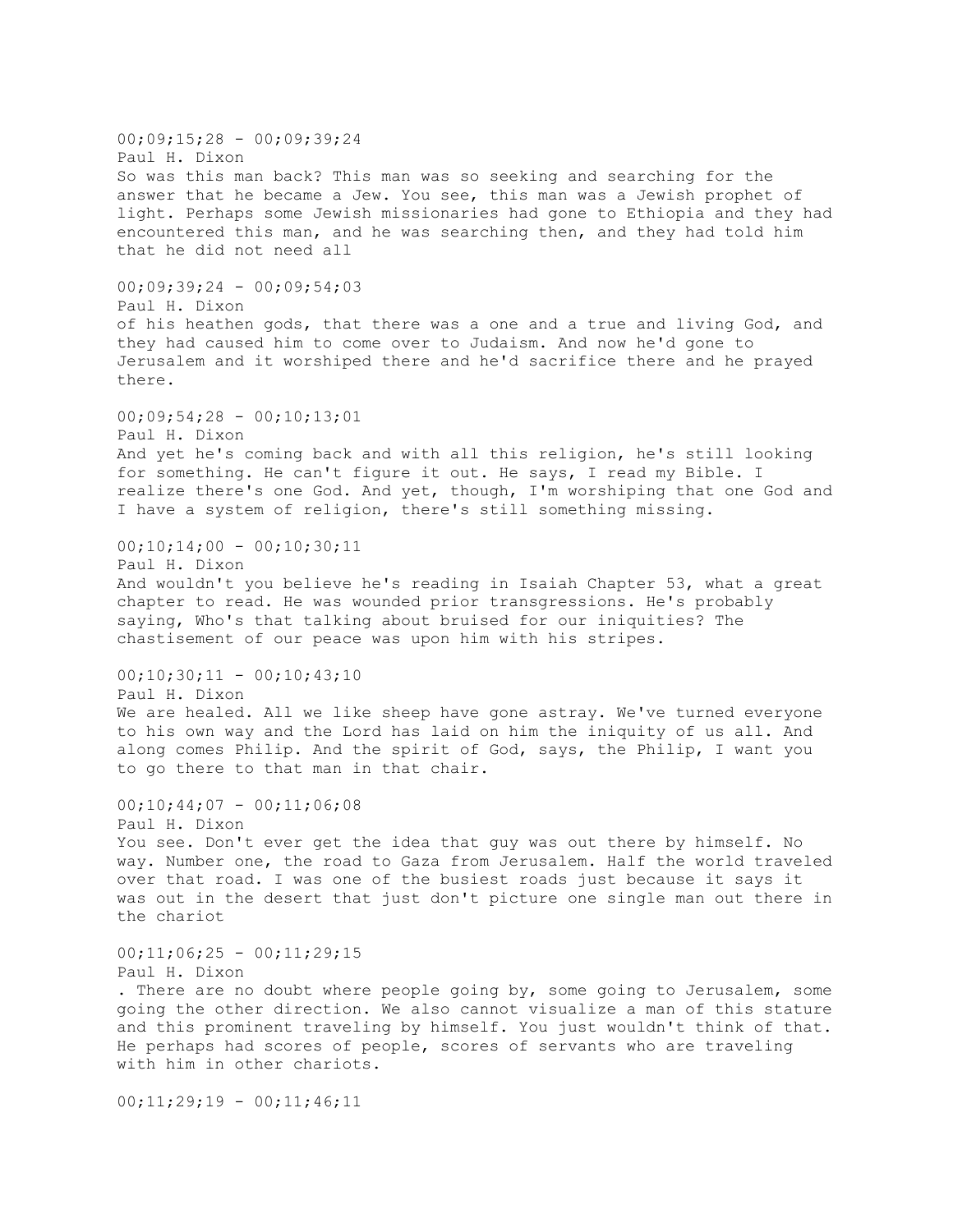Paul H. Dixon And yet, the spirit of God directed Philip to that one man, and he's sitting there in that chariot and his brow is wrinkled and he's looking for answers, and he's found Isaiah, 53. Philip comes up to him and he says, Did you understand that portion of scripture? 00;11;47;04 - 00;12;05;03 Paul H. Dixon He said, How can I, unless some man should guide me and Philip comes up, tells him of Jesus Christ and the man very simply. And that chariot turned away from reputation, riches and religion and put his faith completely in Jesus Christ.  $00;12;07;18 - 00;12;23;12$ Paul H. Dixon I'm preaching to a lot of religious people this morning. If I were to take a poll of how many of you are members of churches? I'm sure that we would find there are Methodists here. There are brethren here.  $00;12;23;27 - 00;12;41;23$ Paul H. Dixon There are Catholics here. There would be some Pentecostals, perhaps of Mennonites. No doubt many who would be members of Mount Calvary. Perhaps there will be some who would be Baptist religious people. But yet many of you are just like this man, you're searching, you're looking.  $00;12;42;15 - 00;13;06;09$ Paul H. Dixon Many of you have been baptized. Many of you have been confirmed. Many of you have been raised in church, but you've never been say. Last Sunday morning, I preached on You Must Be Born Again. And many of you here this morning have not been born again, you're like Nicodemus, you have all the outward trappings of religion, but  $00;13;06;09 - 00;13;24;02$ Paul H. Dixon inside there's an emptiness. That's why many of you do did not have a heart for this revival meeting we had this week. Many of you could have come more, but you didn't because you're not really interested in the things of God, you're interested in your business, you're interested in your family, you're interested in sports and in politics 00;13;24;02 - 00;13;37;01 Paul H. Dixon , but not in the things of God. That's why many of you do not attend Wednesday night prayer meetings. You see, this is a great crowd this morning. The overflow crowd that back in the vestibule, I expect to have even more here tonight. 00;13;38;00 - 00;13;54;28 Paul H. Dixon But do you come on Wednesday night if you're not interested in prayer, if you're not interested in the Wednesday night service? Why? It's not the answer, really, that you do not have a heart for God. And isn't it the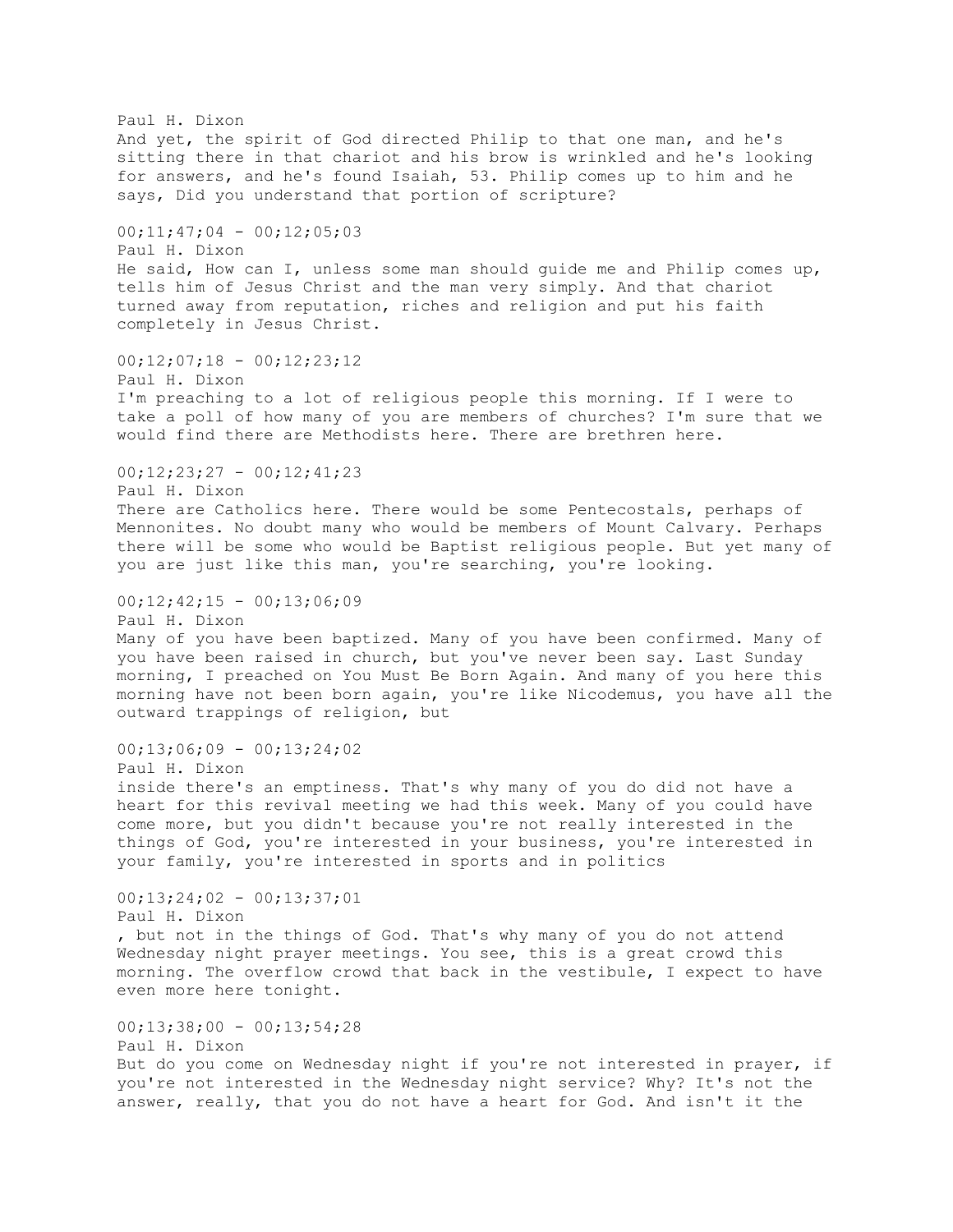reason you do not have a heart for God is because you've never been saved?  $00;13;55;28 - 00;14;08;07$ Paul H. Dixon You say, Paul, how can you speak like this because I was like it? I was exactly like, you were. Let me give you my testimony. I did not attend church until I was eleven years old. At least that I can remember.  $00;14;08;18 - 00;14;20;12$ Paul H. Dixon Perhaps I was carried to church is a baby. But the first time I can remember going to church was when I was eleven. A friend in Cincinnati invited me to go to church and I went to a Baptist church. 00;14;21;08 - 00;14;38;01 Paul H. Dixon I attended Sunday School, not church services like this. I would go to Sunday school and go home. I was there a few Sundays. I memorized some scripture, the Ten Commandments, the Beatitudes, etc.. And they came around and they said, would you like to be baptized?  $00;14;39;14 - 00;14;53;19$ Paul H. Dixon I said, well, I think that sounds pretty good. You know, everyone immediately thinks of baptism, they think of becoming a Christian, taking on religion, and I said yes. I said I would, and I checked with my parents and I thought that would be a great thing, too.  $00;14;53;23 - 00;15;04;01$ Paul H. Dixon So as an eleven year old boy on an Easter Sunday morning, they took me into a beautiful church like this. They put me in the Baptist, put me all the way under the water. They immersed me just like the Bible teaches.  $00;15;04;01 - 00;15;18;23$ Paul H. Dixon I came up. I probably didn't come back for two months. three months, I was interested in going to church. I didn't have a heart for God. I later found out that that was a Baptist church that did not preach the Bible.  $00;15;19;11 - 00;15;37;02$ Paul H. Dixon We would commonly referred to it today as a liberal church. They didn't get people say they just took him into the church and taught him some nice things and baptized them later. We moved into another part of Cincinnati, and my father, who did not attend, suggested that I ought to get back in church and get off of 00;15;37;02 - 00;15;49;10 Paul H. Dixon the ball field on Sundays. I said, Dad, I don't know where to go. My friends don't go to church. He said, Listen, Paul, I put in a telephone. He was a telephone man at the Christian church. Why don't you try that?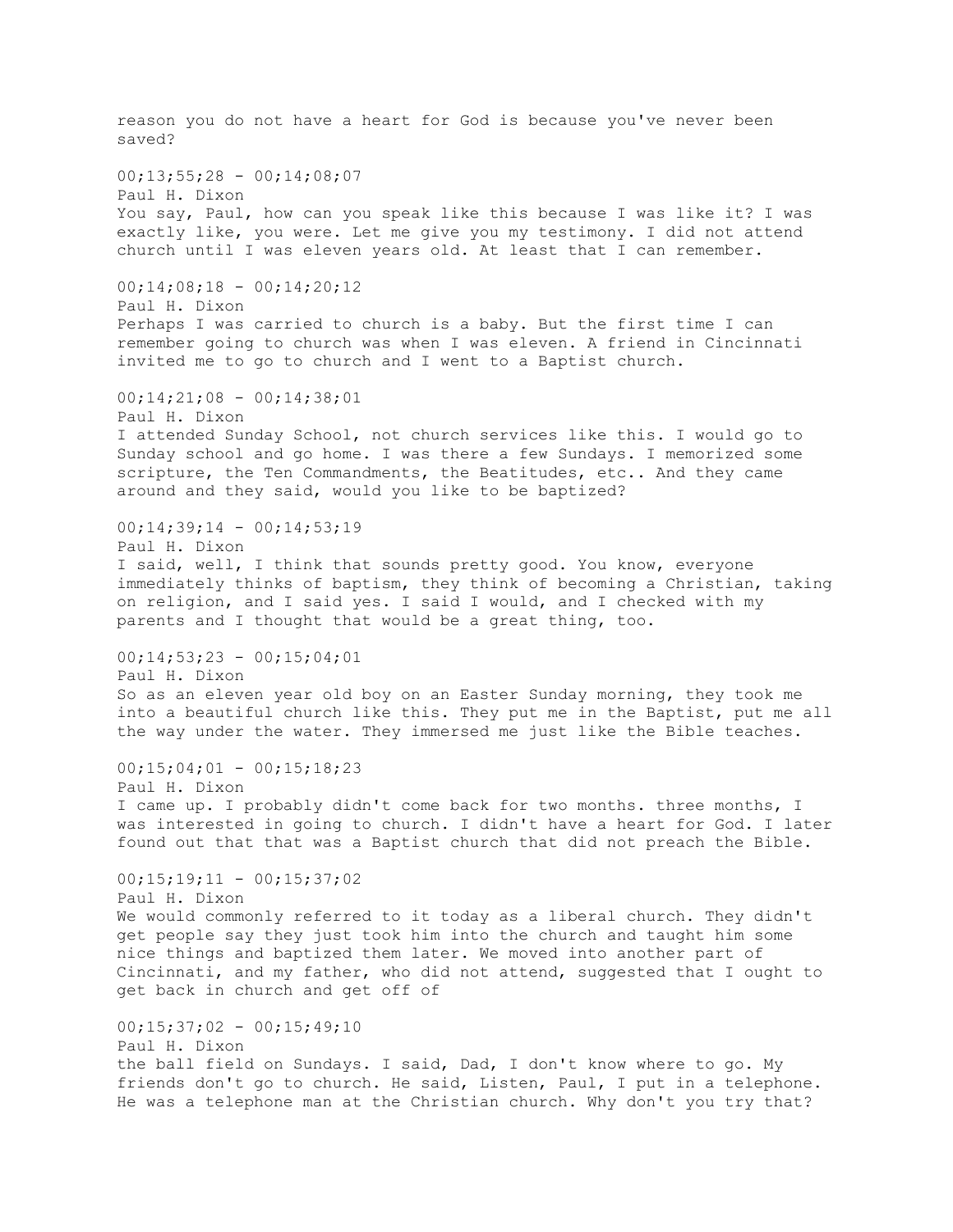$00;15;49;26 - 00;16;02;01$ Paul H. Dixon I said, fine. So I went down to the Christian church. I attended two or three weeks Sunday school again. They came round, they said, Would you like to join our church? So I didn't figure I had anything to lose.  $00;16;02;08 - 00;16;12;17$ Paul H. Dixon And I said, Sure, I'll be glad to join your church. And they took me in as a member of the Christian Church. I don't know how they did it. They didn't try and re baptize me. They didn't write for any letter.  $00;16;12;17 - 00;16;27;02$ Paul H. Dixon They just said, We're glad to have you. And I was in the Christian church now. I didn't go, but maybe half a dozen times. I don't know how old I was, probably at that time, maybe 13, and I was in a class full of girls.  $00;16;28;06 - 00;16;39;16$ Paul H. Dixon In fact, there might be only two boys show up on a Sunday morning, if that would have been two years later. Have been there every Sunday, fighting the boys, keeping them away, you know, so they don't come in this class.  $00;16;39;16 - 00;16;49;06$ Paul H. Dixon It's terrible. So I could be in there with all the girls, you know? But when you're 13 years old, you don't want to be in a class full of girls. And I couldn't stand it. I said, I'm not going back to that church.  $00;16;49;06 - 00;16;59;12$ Paul H. Dixon Only girls go to that church, and so I quit going. one guy came up to me one day and said, Paul, you really are a heathen, you just don't go to church at all. He said, Why don't you go with me?  $00;16;59;13 - 00;17;11;13$ Paul H. Dixon I said, Where are you going? He said the Methodist Church. I said, Let's go. So I started going down the Methodist Church, and they even put me in a confirmation class of sorts for a few weeks. And I was there on Sunday mornings.  $00;17;11;14 - 00;17;23;14$ Paul H. Dixon They didn't have Sunday night services, but they had my wife and I attended there a few weeks. Another guy came up to me and he said, Would you like to attend a revival meeting? I was probably 15 years old.  $00;17;23;14 - 00;17;40;18$ Paul H. Dixon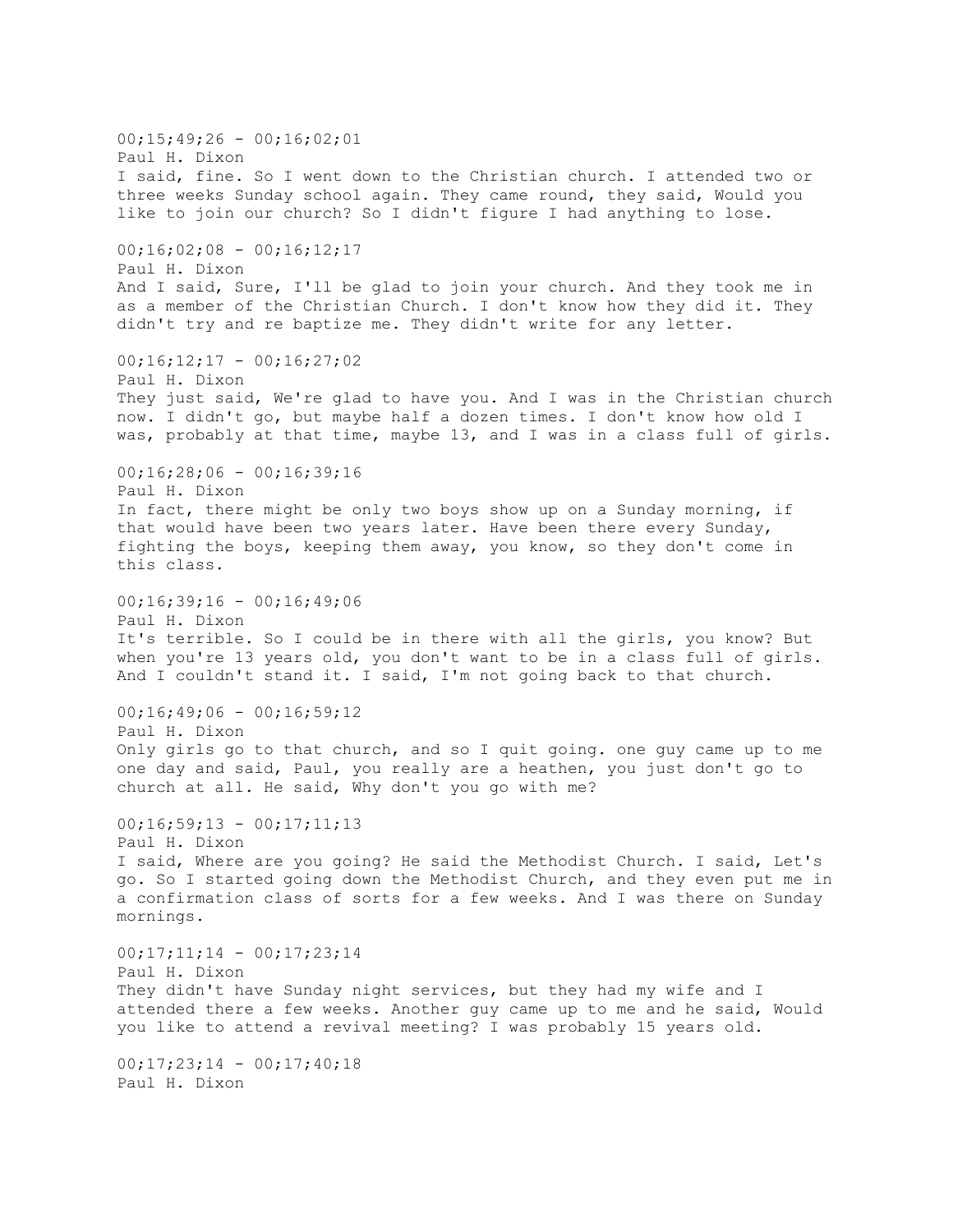I'd never been in a revival meeting in my life. I said, Sure, where is it? He said it's down at the Pentecostal church. I said, Let's go. So I went to the Pentecostal Church and I'll say this. I've been in a Baptist church, a Christian church, a Methodist church, and they were deader and doornail.  $00;17;41;13 - 00;17;58;23$ Paul H. Dixon Oh, that I mean, I wasn't interested. Nobody would get excited. It was just miserable to be in those services. And I went into that service that night and it was anything but dead. Why I never heard singing like that all my life. 00;17;58;24 - 00;18;14;18 Paul H. Dixon They had an Indian family up there and they beat their Tom Toms and played their guitars and everything. And I said, Man, that's something else. And then the preacher got up. And boy, I mean, he jerked is tied down and took his coat off and really got with it and worked up a sweat and come up and  $00;18;14;18 - 00;18;26;05$ Paul H. Dixon down the aisles and all across that platform. And I sat back there and my eyes were bugging out. I never knew that people preached and had services like that. And he gave out invitation and my body leaned over.  $00;18;26;08 - 00;18;42;29$ Paul H. Dixon He said, You want to go. I didn't know what for. I didn't know, but I said, Sure, let's go. Well, I was so stirred up emotionally. And I went down to the front and they took me back in a back room with a bunch of people and they got us all down on our knees and they prayed  $00;18;43;02 - 00;19;01;21$ Paul H. Dixon that I might get the gift of tongues. They never led me to Christ. I'd been in four different denominations, and nobody led me to Christ. I was searching, I knew there was something missing in my life, just like this Ethiopian unit.  $00;19;03;13 - 00;19;19;01$ Paul H. Dixon Finally, when I was about 15, 16, I decided to go back and give the Baptist Church to try again, and so I went to a church this time that preached the Bible. And I started going to Sunday school, and I attended a lot more frequently than I had in the past.  $00;19;19;20 - 00;19;32;20$ Paul H. Dixon And finally, they had an evangelist to come for revival meetings and I didn't go all week. You don't go to revival meetings generally if you don't have a heart for God. The last Sunday, they brought the evangelists to us.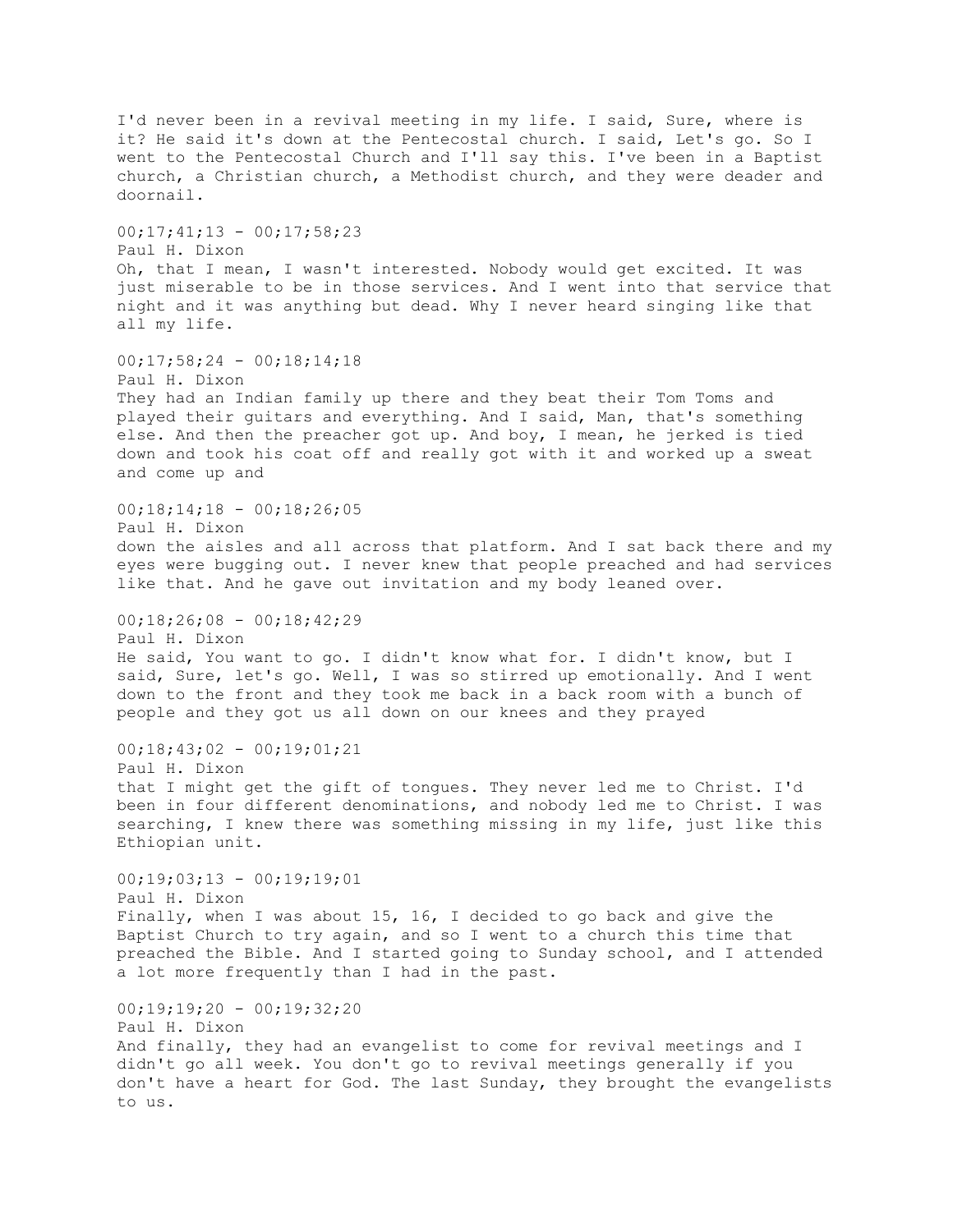$00;19;33;23 - 00;19;49;26$ Paul H. Dixon And he preached in the Sunday school out all the teenagers, and he gave an invitation and down deep inside my heart was beating and I knew I needed something. And I went forward again and I got down there and they said, Paul, why are you coming forward? 00;19;50;24 - 00;20;03;23 Paul H. Dixon And I didn't know I was supposed to say I wanted to be saved. I didn't know I was supposed to say I wanted to be born again. I just said I'd like to join your church. I equated salvation with joining a church.  $00;20;04;00 - 00;20;17;25$ Paul H. Dixon They checked up, found out I joined another Baptist church once before. Therefore, they concluded, I'd been saved and they took me into a Bible, believing Bible, preaching Baptist church, and never led me to Christ. Still didn't read my Bible.  $00;20;17;29 - 00;20;32;23$ Paul H. Dixon I had a zipper Bible that never got unzipped. I didn't go to church Sunday night, Wednesday night, just just the way the other guys were going. I was going nothing different about my life, no change in my life.  $00;20;34;26 - 00;20;53;16$ Paul H. Dixon When all the way through high school and was about ready to graduate. It was a Sunday night in 1956. I was visiting a friend. It was approximately 7:00. All of a sudden, I felt compelled to say goodbye to my friend.  $00;20;53;16 - 00;21;11;02$ Paul H. Dixon I walked down the steps of that apartment house, got in a car, started to go home and couldn't go home. I couldn't understand it. I drove my car up in front of the Baptist Church where I was a member, and I had never been to that church on a Sunday night in my life.  $00;21;13;10 - 00;21;27;04$ Paul H. Dixon I walked out of that car and into that church, and I was talking to myself because I'd been out with some guys before and we had made fun of people who go to church on Sunday night. We'd call them religious nuts and fanatics.  $00;21;27;04 - 00;21;41;23$ Paul H. Dixon We said, if you go once a week, you're doing good. What does deal go on Sunday night and Wednesday night? And we laugh about that. And here I was walking in on a Sunday night and you know where I sat, I sat on about the second or third row from the front.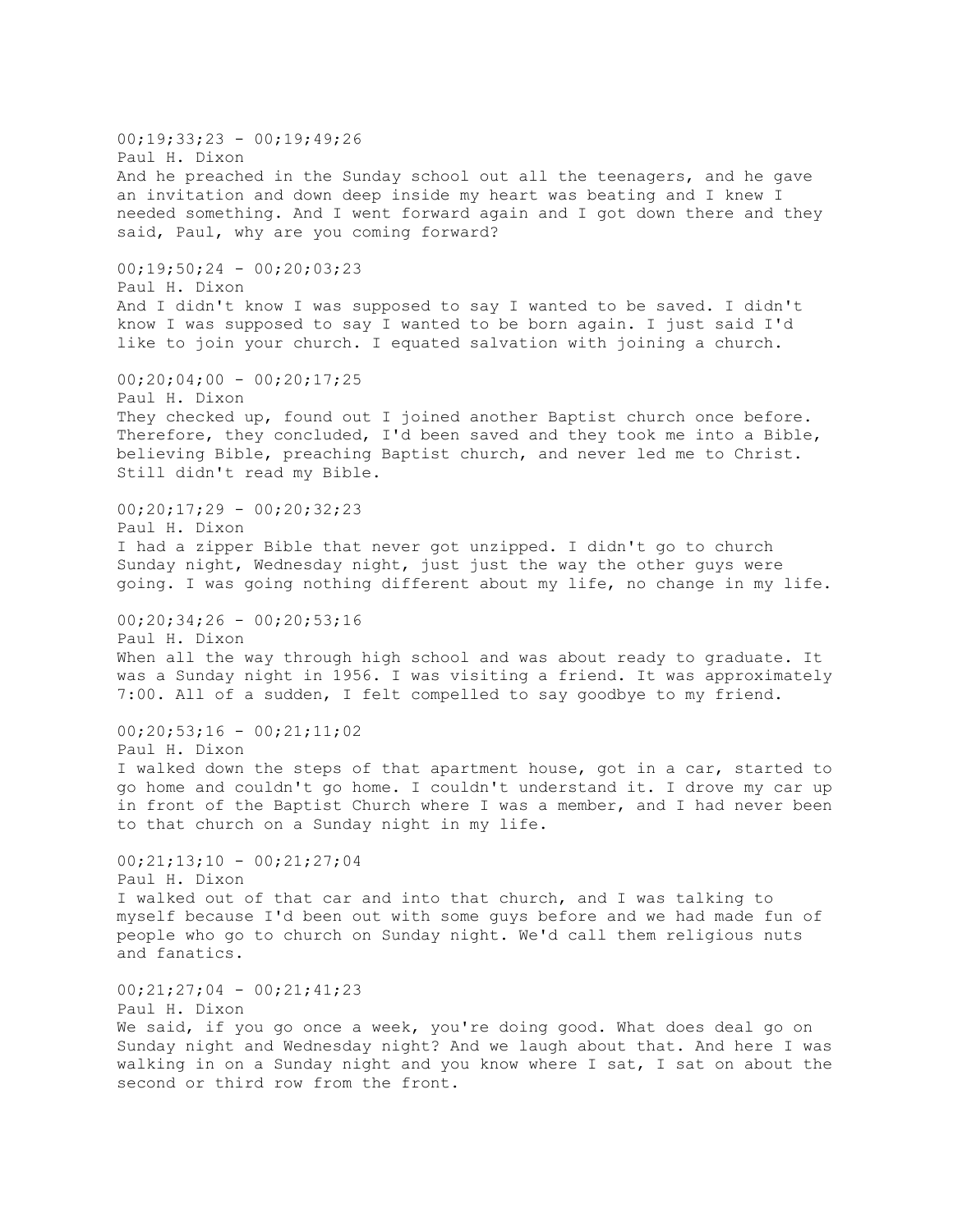00;21;41;28 - 00;21;57;13 Paul H. Dixon And boy, I was really talking to myself now. I said, You know, I always in the few mornings I would stay out of the sun is going to sit in the balcony way back so I could talk and pass notes and wasn't listen to what the preacher had to say.  $00;21;57;20 - 00;22;15;04$ Paul H. Dixon And here I was, right there under the spigot or the blessings come out. And that man got up there and he preached and he told me about Jesus. He was a new pastor. He gave out invitation and there was only one person who beat me to the front.  $00;22;15;05 - 00;22;33;19$ Paul H. Dixon And that was a lady, and she beat me because she was on the first row and I was on the second row. And that night, I realized that what I needed wasn't to join a church, not the sin in some classes, not to get baptized, but to get, say, to just go to God and say, war.  $00;22;33;20 - 00;22;47;00$ Paul H. Dixon I am a war senator. I know it and I know Jesus died for me and I want him to come into my heart and my life and save my wretched soul. And I just yielded to Christ that night and my life was saved.  $00;22;47;11 - 00;23;00;17$ Paul H. Dixon My life with my soul was saved. My life was changed. And I want to recommend Christ to everyone here that Ethiopian eunuch was religious and was lost. And a lot of people are not saved. You may sing in the choir.  $00;23;00;19 - 00;23;12;14$ Paul H. Dixon You may be the leader of a church. You may have got all these things, you may have been baptized and all the rest, but you have never been born again. I pray you'll get saved today than others. I will make no pretense of being Christians. 00;23;12;24 - 00;23;23;06 Paul H. Dixon You've not taken on any of the trappings you realize today. There's no question about it. Some of you have talked to me. I talked to some of you last night. Others of you during the week have said, Yes, pray for me, Paul.  $00;23;23;06 - 00;23;34;27$ Paul H. Dixon I need to be saved. I pray that this morning will be D-Day for you. This will be the culmination time when you'll say yes to Christ as your savior. But you know, this is interesting. This man didn't stop with just being saved.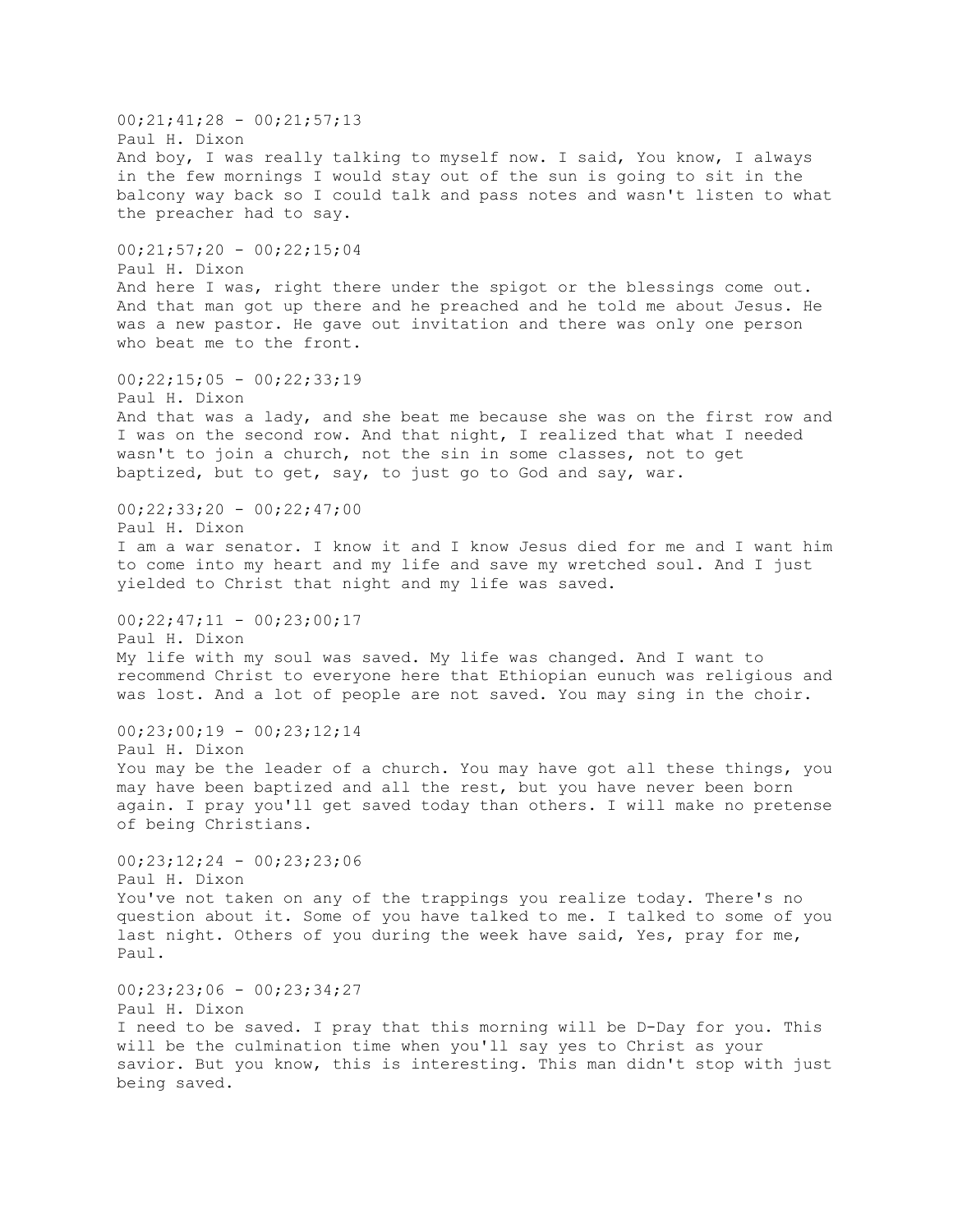00;23;36;16 - 00;23;55;00 Paul H. Dixon Some people do. He did. The Bible says that they were there in the chariot. And Philip was talking to him about Christ and leading him to Christ. The unique said say here's some water verse 36. What does hinder me to be baptized?  $00;23;55;22 - 00;24;07;19$ Paul H. Dixon Phillips said if they'll believe us with all lion heart, they'll Mastani. He said, I do believe that Jesus is the Christ, the son of the living God. And they stopped the chariot and then went down into the water and baptized him. 00;24;09;03 - 00;24;23;24 Paul H. Dixon Did you know this man went on his way? Satisfied and rejoicing because as soon as he got saved, he wanted to obey God and go all the way for God, for you who have been saved this week and I look out and see several.  $00;24;24;24 - 00;24;44;13$ Paul H. Dixon And for you who are going to get saved this morning, may I say that that's the way it ought to be. Yeah, get saved and just get into the things of God, lock, stock and barrel. And I believe the Bible teaches the first thing that should follow salvation is baptism.  $00;24;45;05 - 00;25;07;07$ Paul H. Dixon You get saved and just get into the things of God, lock, stock and barrel. And I believe the Bible teaches the first thing that should follow salvation is baptism. I mean, it's a commission. Jesus said to his disciples, Going to all the world, preach the gospel and baptize them in the name of the father and the son  $00;25;07;08 - 00;25;26;16$ Paul H. Dixon , the Holy Ghost and the Book of Acts. Peter stands on the day of Pentecost. Thousands get say, what does he do? He baptized them. Paul gets saved. He's baptized in European unit, gets a baptized, Lydia gets laid and at 16, baptized Lipian jailer gets baptized. 00;25;26;27 - 00;25;44;24 Paul H. Dixon Baptism doesn't save. You know what the thief on the cross look to Christ in his dying. Our Jesus saved his soul and he had no opportunity for baptism. You go to the Old Testament and these people were saved by faith, and there's no mention of baptism and the Old Testament.  $00;25;45;08 - 00;25;57;25$ Paul H. Dixon You go to the Gospels and Jesus would look at people and say they faith has saved the no mention of baptism. No, you don't have to be baptized to be saved, but you do have to be baptized to obey your lord.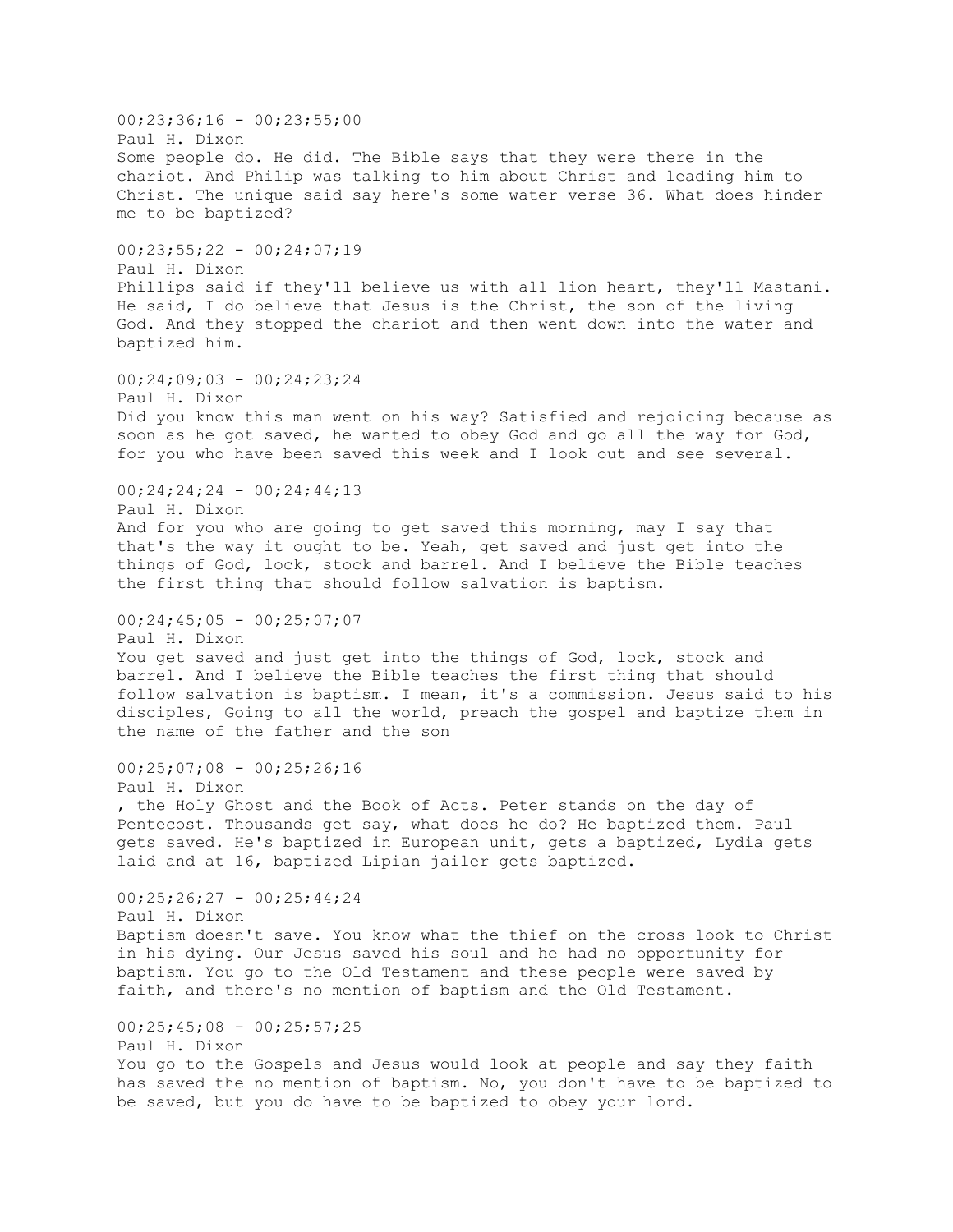$00;25;58;11 - 00;26;21;08$ Paul H. Dixon And may I say this, that baptism, there's only one way. That's according to the Bible, and it's not sprinkling and it's not pouring. It's immersion, you say, How do you know that, Paul? Well, for one reason here, it says they both went down into the water and Philip baptized him.  $00;26;22;14 - 00;26;41;13$ Paul H. Dixon You don't have to go into the water to be sprinkle. You don't have to go into the water to be poured. You only have to go into the water to be immersed in John. Chapter three, verse 23, it says John the Baptist was baptizing an angel near Saleem because there was much water there.  $00;26;41;17 - 00;26;57;23$ Paul H. Dixon You don't need much water for sprinkling. You don't need much water for pouring. You only need much water for immersion. The word baptism, all that baptism comes from means to plunge. And this is the only way the Bible has.  $00;26;57;23 - 00;27;16;27$ Paul H. Dixon It is immersion. And may I say this, it's immersion. After you're say, you say, Paul, were you baptized again after you got saved? I sure was. The first baptism didn't amount to anything. I believe today that many of you people have been saved, but never have you obeyed the Lord.  $00;27;16;29 - 00;27;34;20$ Paul H. Dixon For some reason you put it off, you put off baptism, you put off getting involved in this local Bible believing church. And I think one of the greatest things that can happen is for some you folks, just to let go and come and say, I've been saved and now I want to be baptized.  $00;27;34;20 - 00;27;46;21$ Paul H. Dixon And the church will arrange at a later date. But you come and make that decision today and others. Obviously, I've been attending this church. I'm saved. I have been baptized, but I don't want to join this church. I don't want to be a part of it. 00;27;46;22 - 00;27;56;11 Paul H. Dixon There's a whole community to reach thousands of people and I want to do it and I want to give you that opportunity to do so in just a few minutes. But before I do, I want to pray for you.  $00;27;56;11 - 00;28;10;29$ Paul H. Dixon Would you buy your heads with me all over this building? Here was a man who was saved because he surged. He trusted the savior, and he was satisfied because your day, would you be willing today to receive Christ?